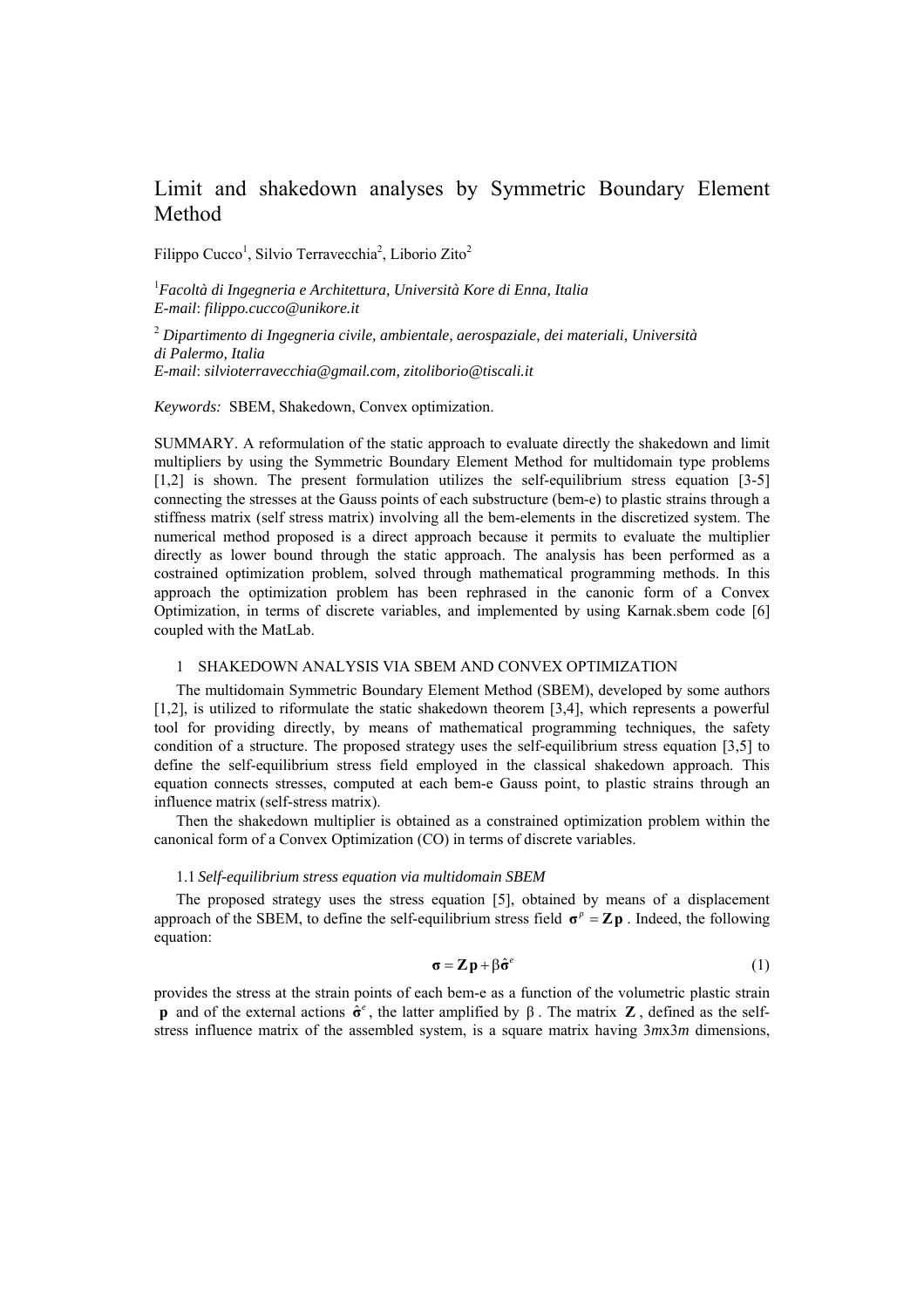with *m* bem-elements, fully-populated, non-symmetric and semi-definite negative. The evaluation of this matrix only involves the knowledge of the material elastic characteristics and of the structure geometry within a discretization process.

The reader can refer to Zito et al. [5] for a more detailed discussion of the characteristics of this equation introduced for a multidomain SBEM problem.

#### 1.2 *Shakedown analysis as a CO problem*

In order to evaluate the shakedown multiplier directly, the classic shakedown approach was rephrased by means of SBEM for multidomain type problems. In the hypothesis of a von Mises yield function, which is a convex quadratic function, the static theorem leads to a numerical optimization problem of a linear objective function subjected to linear and quadratic constraints. Therefore the analysis was developed by solving a constrained nonlinear optimization problem using known mathematical programming methods.

The present formulation couples a multidomain SBEM procedure with nonlinear optimization techniques through the introduction of the self-equilibrium stress field, defined in eq.(1).

According to the shakedown theorem, the safety condition for the structure is guaranteed by a stress state satisfying the yield condition, the latter rephrased in terms of discrete variables, i.e.:

$$
F[\sigma_i] \le 0 \tag{2}
$$

with  $i = 1...v$  the basic load and

$$
\boldsymbol{\sigma}_i = \hat{\boldsymbol{\sigma}}_i^e + \boldsymbol{\sigma}^p \tag{3}
$$

representing the total stress as the sum of the elastic stress vector  $\hat{\sigma}_i^e$ , due to external actions, and the self-equilibrium stress vector  $\sigma^p$ .

The classical static approach makes it possible to obtain the shakedown factor  $\beta_{sh}$  as the maximum of the shakedown factors  $β$  for which the structure does not fail:

$$
\begin{cases}\n\beta_{\text{sh}} &= \max_{(\beta,\sigma^p)} \beta \\
\text{s.t.}: \\
F \left[ \beta \hat{\sigma}_i^e + \sigma^p \right] \le 0\n\end{cases}
$$
\n(4)

Since the self-equilibrium stress vector  $\sigma^p$  is a function of the volumetric plastic strain vector **p** , through the following relation:

$$
\boldsymbol{\sigma}^p = \mathbf{Z}\mathbf{p} \tag{5}
$$

the optimization problem can be written as follows:

$$
\begin{cases}\n\beta_{\text{sh}} = \max_{(\beta, \mathbf{p})} \beta \\
\text{s.t.}: \\
F[\beta \hat{\sigma}_i^e + \mathbf{Z} \mathbf{p}] \le 0\n\end{cases}
$$
\n(6)

or in explicit form: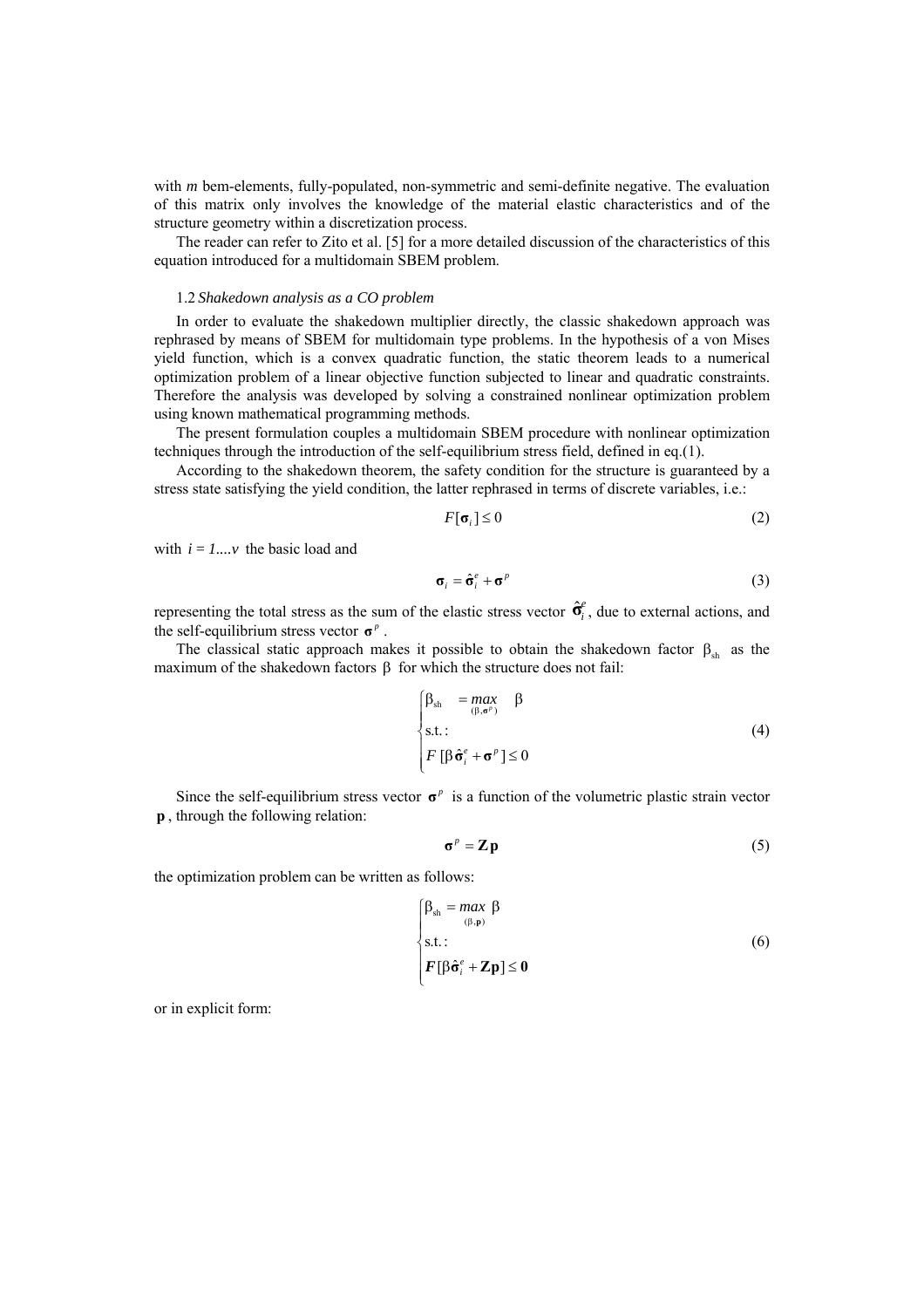$$
\begin{cases}\n\beta_{\rm sh} = \max_{(\beta, \mathbf{p}_I, \cdots \mathbf{p}_m)} \beta \\
\text{s.t. :} \\
F_I[\beta \hat{\sigma}_{iI}^e + \mathbf{Z}_{II} \mathbf{p}_I \cdots + \mathbf{Z}_{Im} \mathbf{p}_m] \le 0 \\
\vdots \\
F_m[\beta \hat{\sigma}_{im}^e + \mathbf{Z}_{mI} \mathbf{p}_I \cdots + \mathbf{Z}_{mm} \mathbf{p}_m] \le 0\n\end{cases} \tag{7}
$$

where *m* is the bem-e number.

In the hypothesis of the von Mises yield law, the present approach allows one to write the problem through the optimization of an objective linear function subjected to quadratic constraints only:

$$
\begin{cases}\n\beta_{\text{sh}} = \max_{(\beta, \mathbf{p}_1, \dots, \mathbf{p}_m)} \beta \\
\text{s.t.:} \\
\frac{1}{2} (\beta \hat{\mathbf{\sigma}}_{iI}^e + \mathbf{Z}_{II} \mathbf{p}_I \cdots + \mathbf{Z}_{Im} \mathbf{p}_m)^T \mathbf{M} (\beta \hat{\mathbf{\sigma}}_{iI}^e + \mathbf{Z}_{II} \mathbf{p}_I \cdots + \mathbf{Z}_{Im} \mathbf{p}_m) - \sigma_{I_y}^2 \le 0 \\
\vdots \\
\frac{1}{2} (\beta \hat{\mathbf{\sigma}}_{im}^e + \mathbf{Z}_{ml} \mathbf{p}_I \cdots + \mathbf{Z}_{mm} \mathbf{p}_m)^T \mathbf{M} (\beta \hat{\mathbf{\sigma}}_{ml}^e + \mathbf{Z}_{ml} \mathbf{p}_I \cdots + \mathbf{Z}_{mm} \mathbf{p}_m) - \sigma_{my}^2 \le 0\n\end{cases}
$$
\n(8)

where *M* is a constants matrix and  $\sigma_{iy}$  the uniaxial yield stress.

In order to solve the previous problem, the general form of a CO problem was rewritten as follows:

$$
\begin{cases}\n\min_{\mathbf{y}} \mathbf{y} \\
\text{s.t.:} \\
\mathbf{y}^T \mathbf{B} \mathbf{y} \le 0\n\end{cases} \tag{9}
$$

where **B** is a symmetric positive matrix and **y** is the unknown quantity vector.

The canonical form (9) is obtained by collecting in the **B** matrix the constant terms of eq.(8), i.e. for the *j*-th bem-e:

$$
F_{ij} = \underbrace{\begin{vmatrix} \beta & \mathbf{p}_i^T \cdots \mathbf{p}_m^T \end{vmatrix}}_{\mathbf{y}^T} \underbrace{\begin{vmatrix} \hat{\sigma}_{ij}^e & \mathbf{Z}_{ji} \cdots \mathbf{Z}_{jm} \end{vmatrix}}_{\mathbf{B}_{ij}} \underbrace{\begin{vmatrix} \mathbf{A}^e & \mathbf{Z}_{ji} \cdots \mathbf{Z}_{jm} \end{vmatrix}}_{\mathbf{B}_{ij}} \underbrace{\begin{vmatrix} \beta & \mathbf{p}_i^T \cdots \mathbf{p}_m^T \end{vmatrix}}_{\mathbf{y}} - 1 \le 0
$$
 (10)

and in compact form:

$$
F_{ij} = \mathbf{y}^T \mathbf{B}_{ij} \mathbf{y} - 1 \le 0 \tag{11}
$$

The shakedown problem can be rewritten as follows: